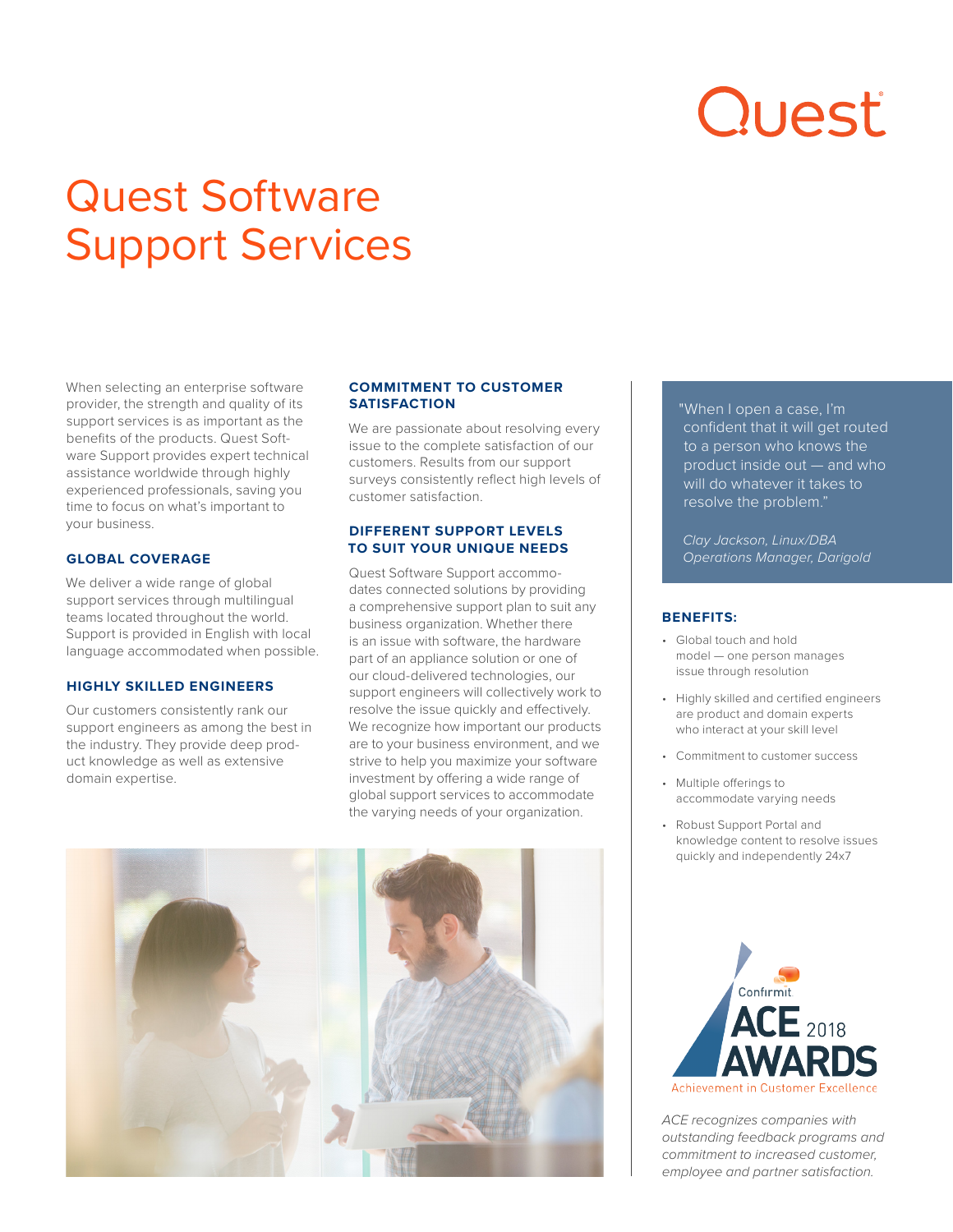#### **Standard Support**

Standard Support is an extensive range of services, available Monday through Friday, during Quest Software Support business hours in a single geographic region.

## **24x7 Support**

24x7 Support is the appropriate option if you require around-the-clock support coverage or support across multiple time zones. This service provides 24x7 support for severity Level 1 issues, including weekends and public holidays. All other severity level issues will be handled during local business hours.

24x7 Support is essential if you are performing critical IT operations such as performance monitoring, data protection, identity management or security. It is available for most of your products and mandatory for selected products. Contact your sales representative for further details.

#### **Premier Support**

Our highest level service offering is designed for organizations with complex environments that require a closer day-to-day relationship with our support team and a more proactive approach to technical assistance. Customers who select Premier Support receive 24x7 support, which includes faster response times, direct access to senior support engineers and a designated Technical Account Manager (TAM). Your TAM becomes your trusted advisor, acts as your go-to advocate for support issues

and delivers a wide range of services tailored to your unique needs. Premier Support benefits include:

- Proactive, personalized support service
- Accelerated response times
- A designated TAM
- Increased ROI on your Quest software, appliances and cloud applications

#### **ACCESS TO OUR SUPPORT PORTAL**

In our Support Portal, support.quest.com, you can create and manage service requests, download new product releases and updates, and search for answers using our growing Knowledge Base of more than 100,000 solutions, FAQs, how-to guides, videos and discussion forum postings.

| <b>Support features</b>                                | <b>Standard Support</b> | 24x7 Support      | Premier Support <sup>1</sup> |
|--------------------------------------------------------|-------------------------|-------------------|------------------------------|
| Maximum response time for severity Level 1 issues      | 1 hour                  | 1 hour            | 30 minutes                   |
| Technical support coverage                             | Local hours             | 24x7 <sup>2</sup> | 24x7 <sup>2</sup>            |
| Online forums, documents, videos and knowledge base    |                         |                   |                              |
| Online service request management                      |                         |                   |                              |
| Basic how-to and troubleshooting assistance            |                         |                   |                              |
| Latest software/firmware upgrades                      |                         |                   |                              |
| Phone support                                          |                         |                   |                              |
| Email support                                          |                         |                   |                              |
| Chat support <sup>3</sup>                              |                         |                   |                              |
| Collaborative 3rd party assistance                     |                         |                   |                              |
| Initial target response times reduced by 50%           |                         |                   |                              |
| Direct access to senior support engineers              |                         |                   |                              |
| Designated Technical Account Manager (TAM)             |                         |                   |                              |
| TAM SPOC for escalation management                     |                         |                   |                              |
| Proactive product updates and knowledge sharing        |                         |                   |                              |
| Monthly review calls and status reports                |                         |                   |                              |
| Proactive prevention of issues and mitigation of risk  |                         |                   |                              |
| Onboarding assistance, enablement and product adoption |                         |                   |                              |

Support is provided in English with local language accommodated when possible. There are some products that require 24x7 Support. See your sales account representative for details. 1 Not available on all products. Contact your sales representative for details.<br>D =

² For severity Level 1 issues. Support calls will be handled by regional support teams during local business hours and managed by the global support queue outside those hours.

3 Not available on all products and regions.